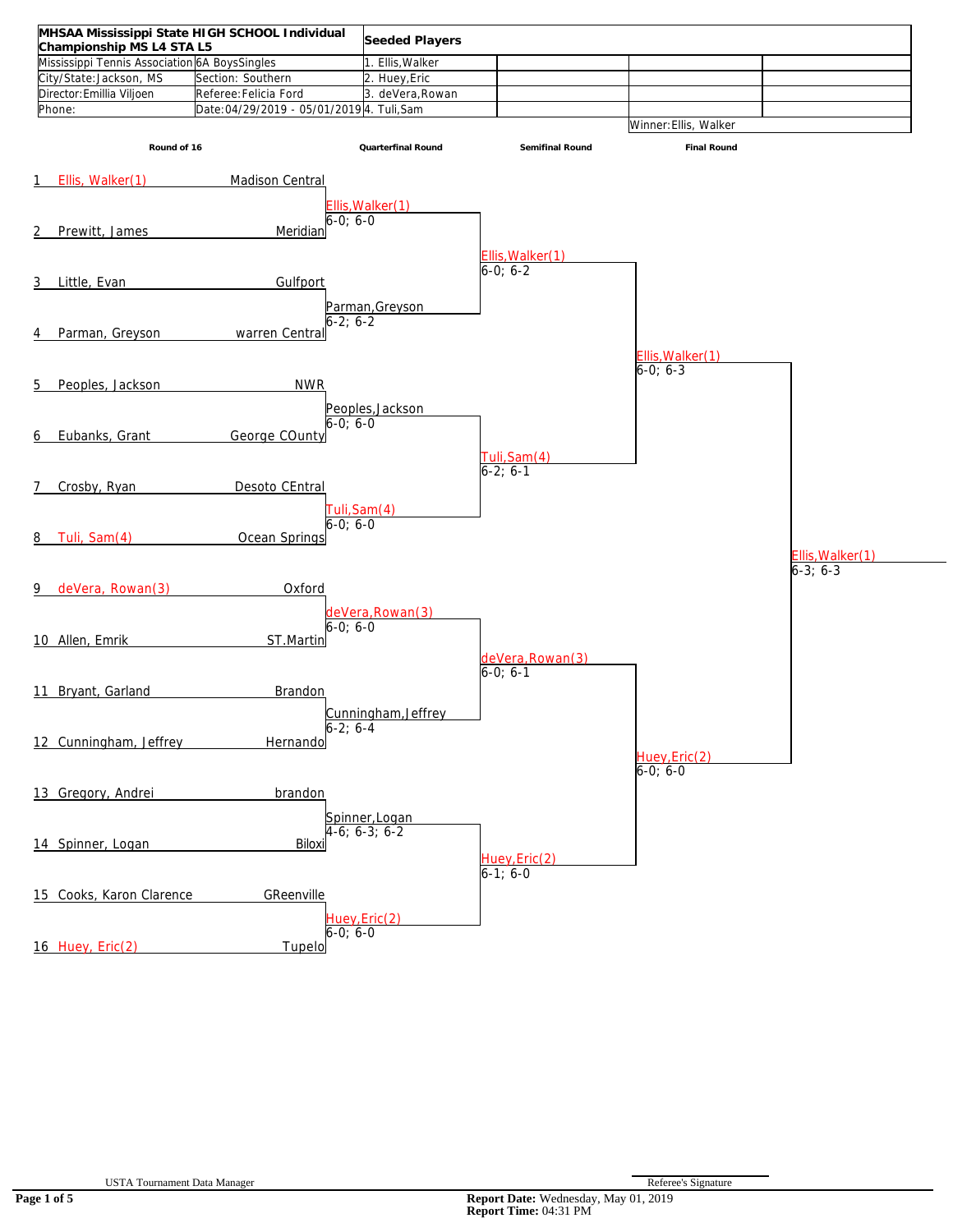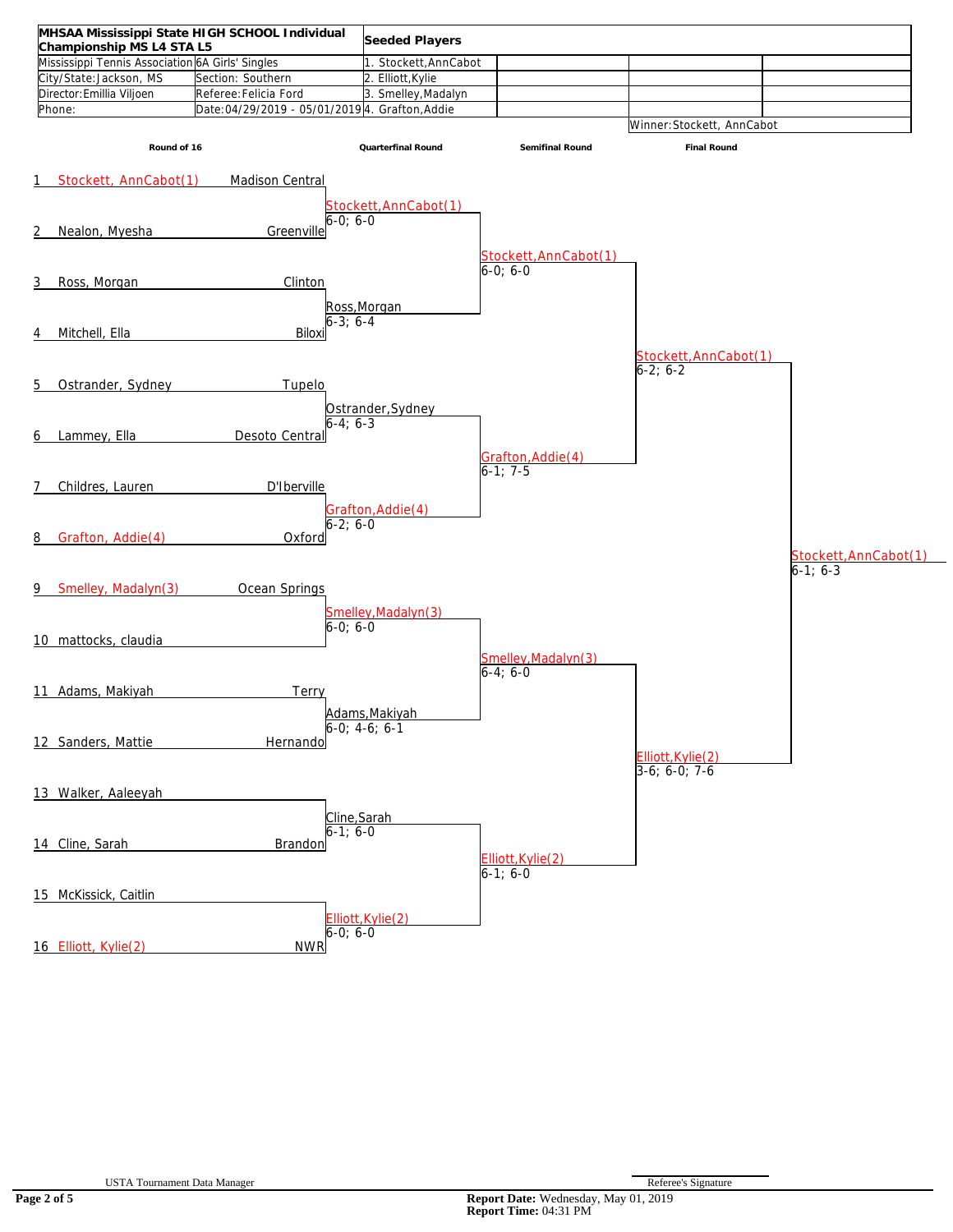| MHSAA Mississippi State HIGH SCHOOL Individual<br>Championship MS L4 STA L5 |                                         | Seeded Players                     |                                           |                                               |                             |
|-----------------------------------------------------------------------------|-----------------------------------------|------------------------------------|-------------------------------------------|-----------------------------------------------|-----------------------------|
| Mississippi Tennis Association 6A Boys' Doubles                             |                                         | 1. Buteau-Fudge                    |                                           |                                               |                             |
| City/State:Jackson, MS                                                      | Section: Southern                       | 2. Schuesselin-Turner              |                                           |                                               |                             |
| Director: Emillia Viljoen                                                   | Referee: Felicia Ford                   | 3. King-Moore                      |                                           |                                               |                             |
| Phone:                                                                      | Date:04/29/2019 - 05/01/2019 4. Do-Ryan |                                    |                                           |                                               |                             |
|                                                                             |                                         |                                    |                                           | Winner: Schuesselin-Turner                    |                             |
|                                                                             |                                         |                                    |                                           |                                               |                             |
| Round of 16                                                                 |                                         | Quarterfinal Round                 | Semifinal Round                           | Final Round                                   |                             |
| Buteau, Bryant(1)<br>Fudge, Clay(1)<br>1                                    | <b>Madison Central</b>                  |                                    |                                           |                                               |                             |
|                                                                             |                                         |                                    |                                           |                                               |                             |
| Mcdonald, Sam<br>2<br>Young, John                                           | $6-0; 6-0$                              | Buteau,B-Fudge,C(1)                |                                           |                                               |                             |
| Sajdak, Geir<br>3<br>Sides, Kris                                            | Hernando                                |                                    | Buteau, B-Fudge, C(1)<br>$6-2; 6-1$       |                                               |                             |
| Descher, Drake<br>St. Amant, Brady<br>4                                     | Ocean Springs 6-3; 6-4                  | Descher, D-St. Amant, B            |                                           |                                               |                             |
| Fruge, Charles<br>Grantham, Sharp<br>5                                      | Oxford                                  |                                    |                                           | Buteau, B-Fudge, C(1)                         |                             |
| Ables, John William<br>Bell, Dysart<br>6                                    | Brandon $6-0$ ; $6-1$                   | Fruge, C-Grantham, S               |                                           | $2-6$ ; 6-3; 7-6(4))                          |                             |
| Metz, Tyler<br>$\overline{7}$<br>Myrick, Tatum                              | Gulfport                                |                                    | Fruge, C-Grantham, S<br>$7-5$ ; 4-6; 6-1  |                                               |                             |
| Do, Dawson(4)<br>Ryan, Gavin(4)<br>8                                        | $-1:6-2$<br>NWR <sup>O</sup>            | Do, D-Ryan, G(4)                   |                                           |                                               |                             |
| King, Alexander(3)<br>9 Moore, Jack(3)                                      | Ocean Springs                           |                                    |                                           |                                               | Schuesselin, M-Turner, B(2) |
| Camillo, John<br>10 Paul, Jordan                                            | 6-0: 6-0<br>Clintor                     | (3)l, ing, A-Moore                 |                                           |                                               | $6-4; 6-3$                  |
| Cox, Joe<br>11 McRee, Lewis                                                 | Hernando                                |                                    | (3)U.sing, A-Moore<br>$6-1; 6-1$          |                                               |                             |
| Altman, John Clarke<br>12 Owens, Jack                                       | $-1:6-0$<br>Brandor                     | Altman, J-Owens, J                 |                                           |                                               |                             |
| Robinson, Brayden<br>13 Wilkerson, Gordon                                   | <b>Warren Central</b>                   |                                    |                                           | Schuesselin, M-Turner, B(2)<br>$6 - 4; 6 - 2$ |                             |
| Buford, Ryland<br>14 Healy, Thomas                                          | Gulfport $6-0$ ; $6-2$                  | Buford, R-Healy, T                 |                                           |                                               |                             |
| Liang, Peter<br>15 Sims, Luke                                               | Oak Grove                               |                                    | Schuesselin, M-Turner, B(2)<br>$6-1; 6-2$ |                                               |                             |
| Schuesselin, Mack(2)<br>16 Turner, Brown(2)                                 | $Oxford^{6-1}$ ; 6-0                    | <u>Schuesselin, M-Turner, B(2)</u> |                                           |                                               |                             |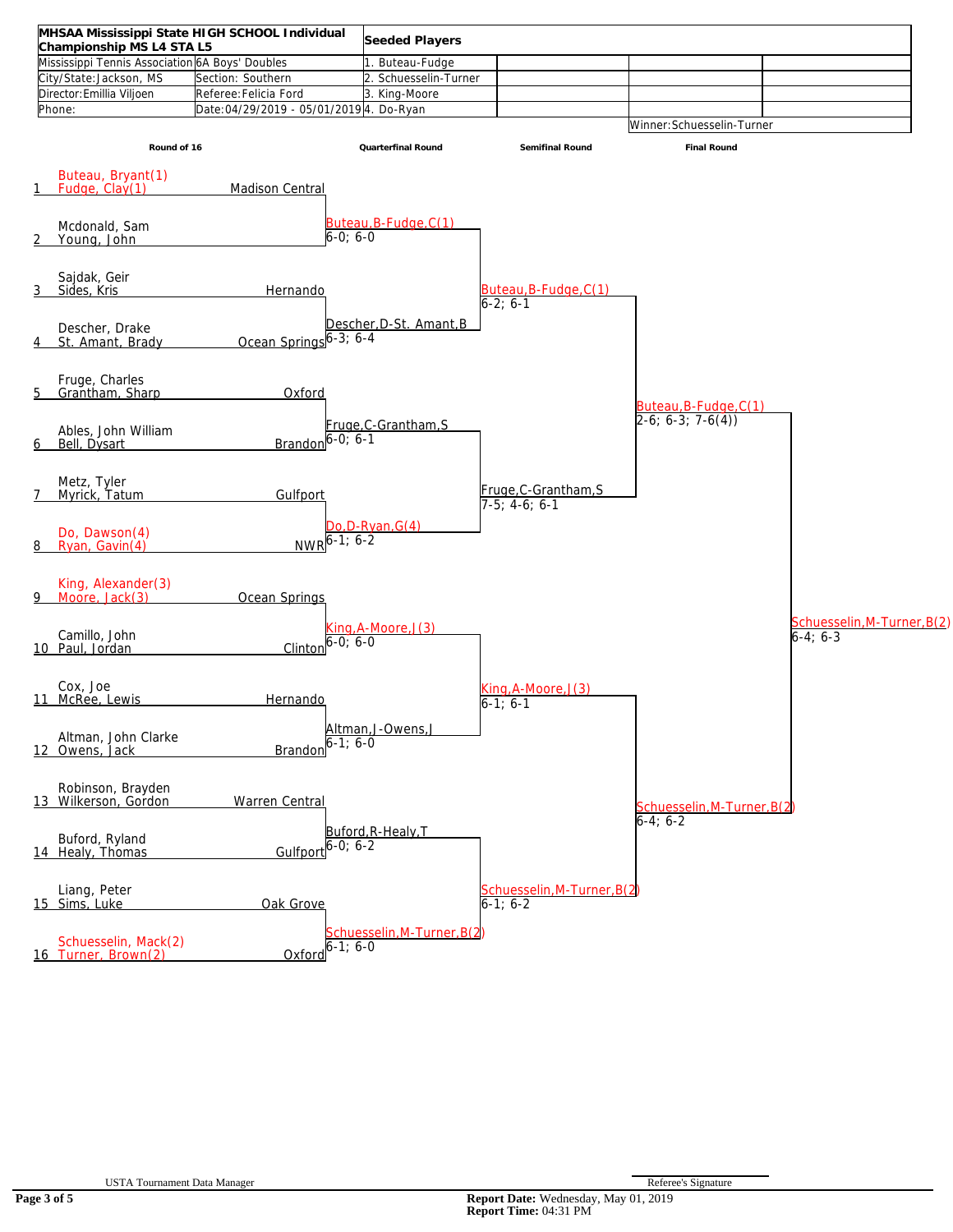| Championship MS L4 STA L5                         | MHSAA Mississippi State HIGH SCHOOL Individual  | Seeded Players                      |                                             |                                    |                           |
|---------------------------------------------------|-------------------------------------------------|-------------------------------------|---------------------------------------------|------------------------------------|---------------------------|
| Mississippi Tennis Association 6A Girls' Doubles  |                                                 | 1. Hudson-St. Amant                 |                                             |                                    |                           |
| City/State:Jackson, MS                            | Section: Southern                               | 2. Ellis-Liles                      |                                             |                                    |                           |
| Director: Emillia Viljoen                         | Referee: Felicia Ford                           | 3. Moudy-Ryan                       |                                             |                                    |                           |
| Phone:                                            | Date:04/29/2019 - 05/01/2019 4. Anderson-Mikels |                                     |                                             |                                    |                           |
|                                                   |                                                 |                                     |                                             | Winner: Hudson-St. Amant           |                           |
| Round of 16                                       |                                                 | Quarterfinal Round                  | Semifinal Round                             | Final Round                        |                           |
| Hudson, Anna(1)<br>St. Amant, Sidney(1)<br>1      | Ocean Springs                                   |                                     |                                             |                                    |                           |
| Baugh, Rebekah<br>2<br>Mayo, Allison              | Oak Grove 6-0; 6-0                              | Hudson, A-St. Amant, S(1)           |                                             |                                    |                           |
| Hopson, Jane<br><u>3</u><br>Smith, Laney          | <b>Warren Central</b>                           |                                     | Hudson, A-St. Amant, S(1)<br>$6-0:6-2$      |                                    |                           |
| Bianco, Catherine<br>Rayburn, Cecilia<br>4        | Oxford $6-0$ ; $6-3$                            | Bianco, C-Rayburn, C                |                                             |                                    |                           |
| Graves, Alexis<br>5<br>Johnson, Alexandra         | Hernando                                        |                                     |                                             | Hudson, A-St. Amant, S(1)          |                           |
| Fontaine, Sydney<br>Lawson, Anabelle<br>6         | Biloxi $6-3$ ; $6-2$                            | Graves, A-Johnson, A                |                                             | $6-2; 6-0$                         |                           |
| Bailey, Elaina<br>7<br>Embry, Madison             | <b>Warren Central</b>                           |                                     | Anderson, M-Mikels, C(4)<br>$6-0; 5-7; 6-2$ |                                    |                           |
| Anderson, Michaela(4)<br>Mikels, Caroline(4)<br>8 | $Tupelo 6 - 3; 6 - 1$                           | Anderson, M-Mikels, C(4)            |                                             |                                    |                           |
| Moudy, Kaytlin(3)<br>Ryan, Molly(3)<br>9          | <b>NWR</b>                                      |                                     |                                             |                                    | Hudson, A-St. Amant, S(1) |
| Ivy, Audrey<br>10 Temple, Madi                    | Pearl $6 - 0$ ; 6-1                             | Moudy, K-Ryan, M(3)                 |                                             |                                    | $6-0; 3-6; 6-3$           |
| Carpenter, Calyn<br>11 James, Lauren              | Petal                                           |                                     | Moudy, K-Ryan, M(3)<br>$6 - 2: 6 - 2$       |                                    |                           |
| Adams, Annabeth<br>12 Hensarling, Hayden          | Ocean Springs 6-4; 6-1                          | Adams, A-Hensarling, H              |                                             |                                    |                           |
| Hopkins, Kate<br>13 Mechatto, Abigail             | Gulfport                                        |                                     |                                             | Ellis, D-Liles, E(2)<br>$6-0; 6-3$ |                           |
| Robbins, Savannah<br>14 Van, Caroline             | <b>Brando</b>                                   | Robbins, S-Van, C<br>$5 - 1: 7 - 5$ |                                             |                                    |                           |
| Battle, Abby<br>15 Craig, Sarah Scott             | Hernando                                        |                                     | Ellis, D-Liles, E(2)<br>$6 - 0; 6 - 0$      |                                    |                           |
| Ellis, Dailee(2)<br>16 Liles, Emme(2)             | <b>Madison Centra</b>                           | $Ellis, D-Liles, E(2)$<br>$-0; 6-1$ |                                             |                                    |                           |